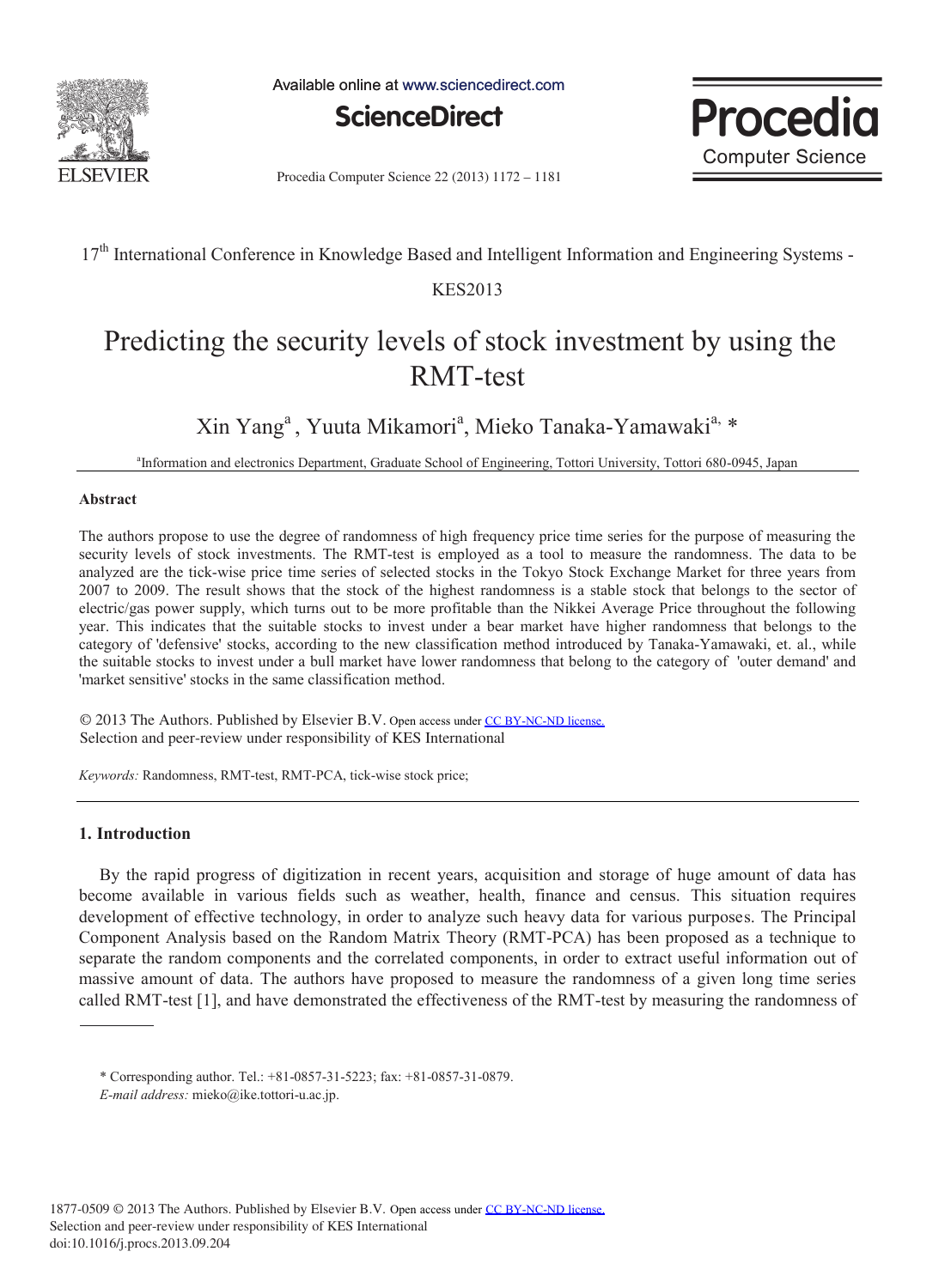the physical numbers and pseudo-random numbers [2]. However, the real advantage of the RMT-test is its applicability on the real-world data whose randomness is not very high. In this paper, we apply the RMT-test on tick-wise stock prices and attempt to use the randomness of price fluctuations as a new indicator for stock investments.

#### **2. Review of RMT-test**

The method used in this paper is to compare the eigenvalue distribution of the correlation matrix, between *N*  pieces of length *L*, to the corresponding theoretical formula of the eigenvalue distribution derived from the random matrix theory in the limit of *N* and *L* going to infinity, keeping  $Q = L/N$  as a constant. This method is applied to the stock market in 2002 by Plerou [3]. The outline of the method is as below.

 A data sequence is cut into *N* pieces of equal length *L*, then shape them in an *L×N* matrix, by placing the first *L* elements in the 1<sup>st</sup> row of the matrix, and the next *L* elements in the  $2<sup>nd</sup>$  row, and so on, by discarding the remainder if the length of the sequence is not divisible by *L*. Then each column of the matrix is normalized to have zero mean and single variance. By multiplying this matrix with its own transverse matrix, the correlation matrix *C* is constructed, which is a symmetric *N×N* matrix whose (*i, j*) element is the inner products between the *i*-th and the *j*-th columns of the *L×N* matrix. All of the *N* eigenvalues of the correlation matrix *C* is obtained by numerical calculation. The randomness of the sequence is measured by comparing the eigenvalue distribution to the corresponding theoretical formula, called Marcenko-Pastur distribution:

$$
P_{RMT}(\lambda) = \frac{Q}{2\pi} \frac{\sqrt{(\lambda_{+} - \lambda)(\lambda - \lambda_{-})}}{\lambda}
$$
 (1)

$$
\lambda_{\pm} = (1 \pm Q^{-1/2})^2 \tag{2}
$$



Fig.1. Example of the Qualitative evaluation of RMT-test (left: passed, right: failed )

The quantitative evaluation based on the moment method [4] compares the k-th moment of the obtained eigenvalues

$$
m_k = \frac{1}{N} \sum_{i=1}^{N} \lambda_i^k
$$
 (3)

with the corresponding theoretical formula obtained from  $P_{RMT}$ 

$$
\mu_{k} = E(\lambda^{k}) = \int_{\lambda_{-}}^{\lambda_{+}} \lambda^{k} P_{RMT}(\lambda) d\lambda
$$
\n(4)

The difference between  $m_k$  and  $\mu_k$  represents the degree of randomness of the data sequence. The authors